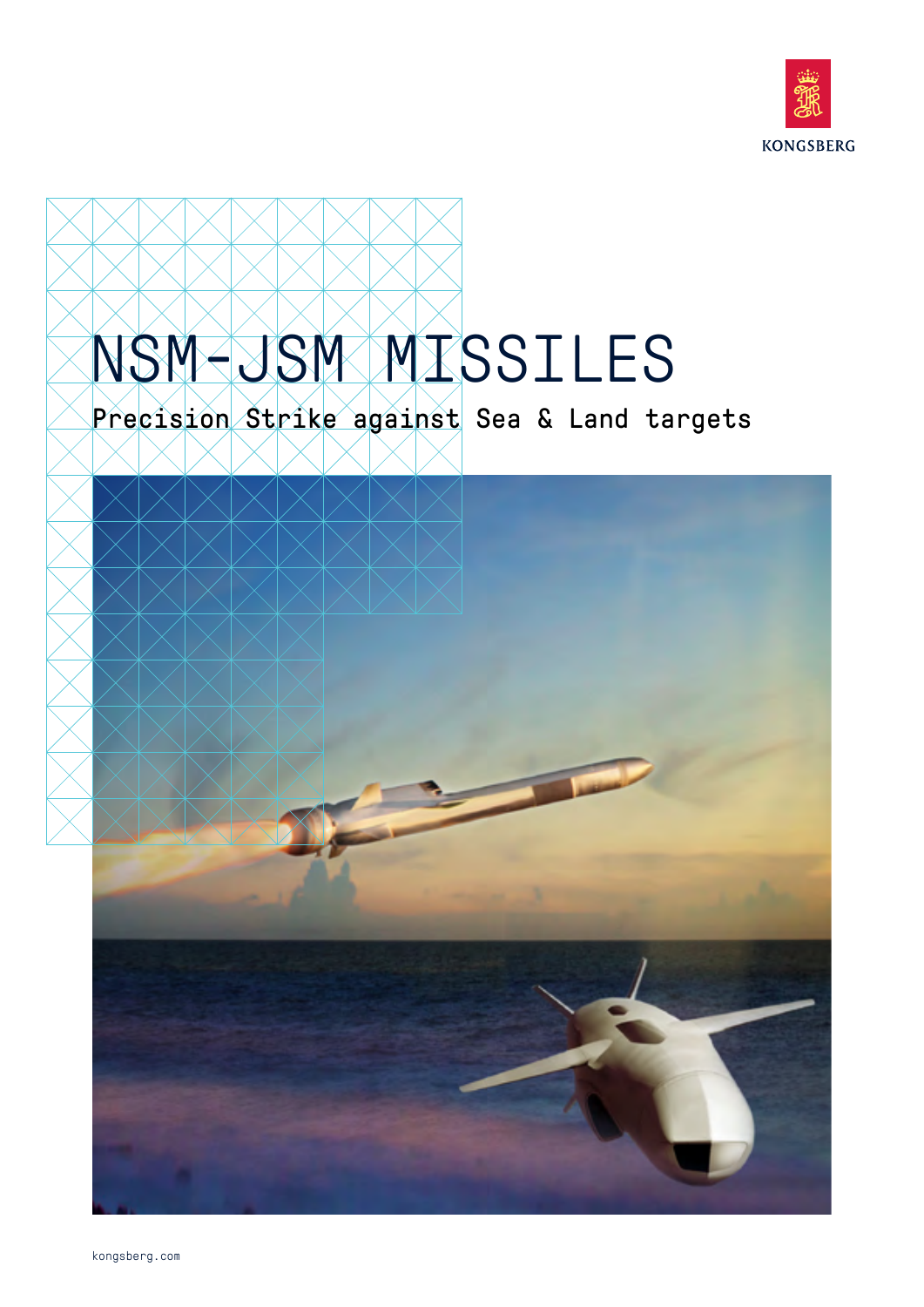- KONGSBERG provides state of the art missiles for ships, vehicles, helicopters, patrol and fighter aircraft



KONGSBERG – NSM 31 ANGEL – NSM 31 ANGEL – NSM 31 ANGEL – NSM 31 ANGEL – NSM 31 ANGEL – NSM 31 ANGEL – NSM 31 ANGEL – NSM 31 ANGEL – NSM 31 ANGEL – NSM 31 ANGEL – NSM 31 ANGEL – NSM 31 ANGEL – NSM 31 ANGEL – NSM 31 ANGEL –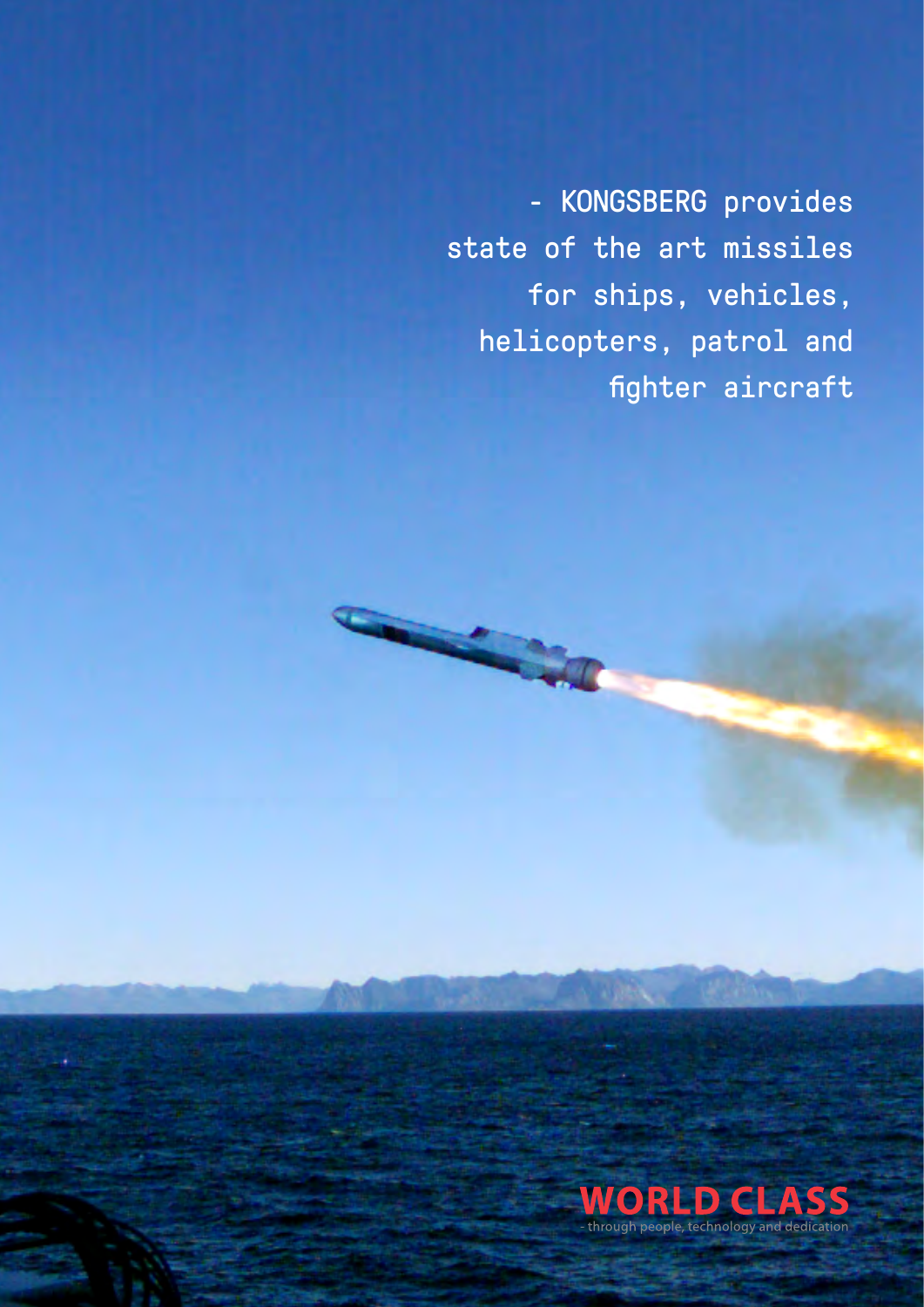# NSM

# Naval Strike Missile

NSM provides superior operational performance and high survivability against all enemy soft and hard kill defence systems.

NSM provides the following key operational features:

- Operational range exceeds 100 nm
- Strike capability against sea and land targets
- Excellent penetration capability against advanced enemy air defence systems
- Ship class identification (ATR) through Autonomous Target Recognition

## **NSM Performance**

NSM has successfully demonstrated its capabilities in challenging tests, including:

- Missile approach from over land against targets close to shoreline
- Attack from the sea with target close to shoreline
- Precision land attack
- Autonomous Target Recognition (ATR)
- **Extreme maneuverability**

### **NSM Status**

- NSM is the main weapon for Norway's frigates and coastal corvettes
- Operational in the Royal Norwegian Navy and the Polish Navy
- In production for the US Navy, US Marine Corps and the Royal Malaysian Navy.



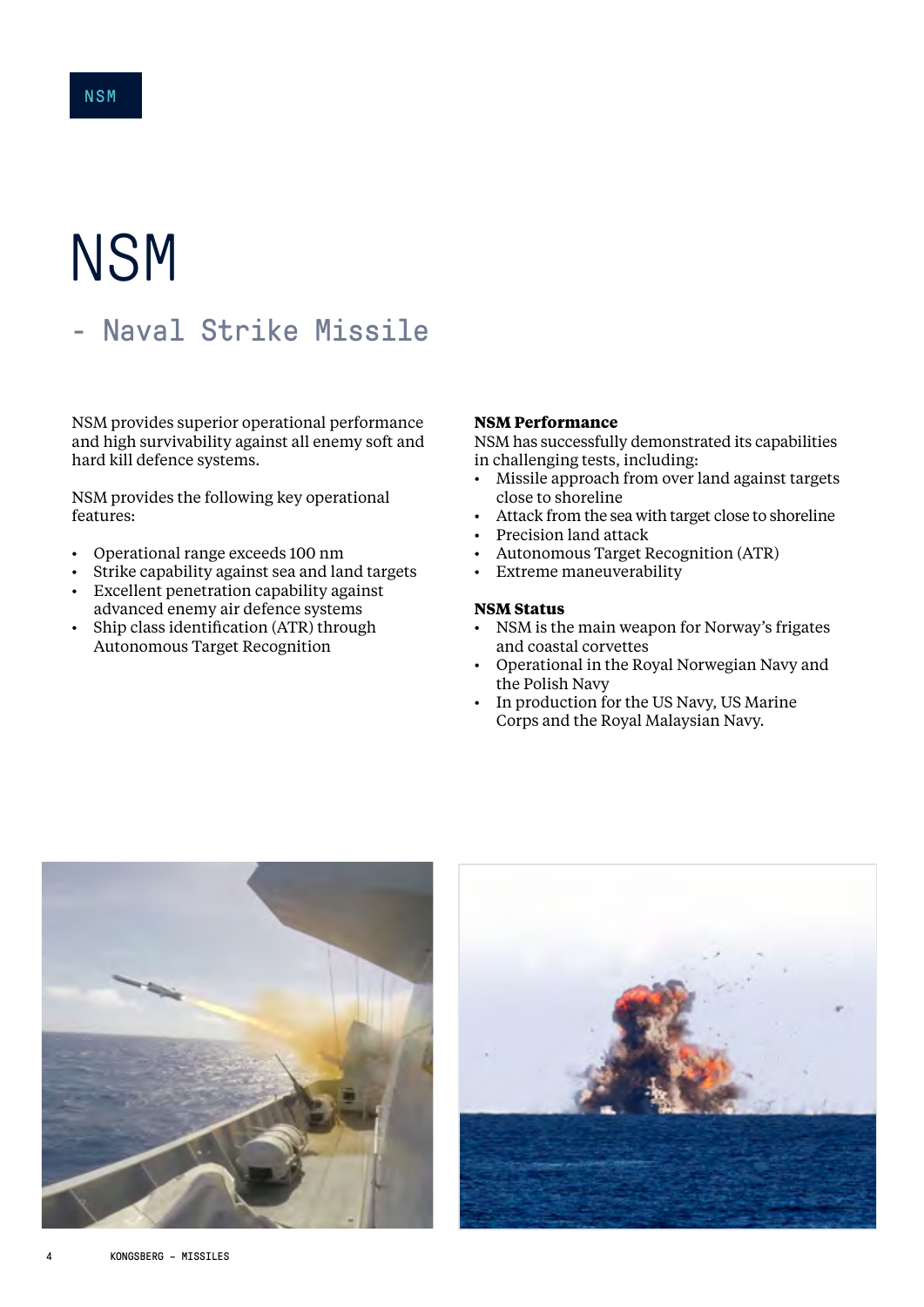# - Stealth and ATR for the future

#### **Missile Characteristics**

| Speed      | ÷.             | $0.7 - 0.95$ Mach                                           |
|------------|----------------|-------------------------------------------------------------|
| Weight     | t              | 407 kg (897 lbs)                                            |
| Length     | ċ.             | 3,96 m (156 inches)                                         |
| Agility    | ÷.             | High                                                        |
| Range      | ٠              | $>100$ nm                                                   |
| Responsive | $\sim 10^{-1}$ | - Rapid automated mission<br>planning - short reaction time |

## **Survivability**

The NSM has very high survivability against modern Air Defence systems.

This is accomplished by the following:

- passive sensors
- very low signature
- extremely low sea skimming altitude
- terrain following flight
- high agility with selectable end-game flight profiles
- very precise designated time-on-target

High resolution imaging infrared seeker provides ATR and precise hitpoint for each ship class. Thrust to weight ratio above 1, the high-g programmable endgame maneuvers provide unsurpassed defence penetration capabilities.



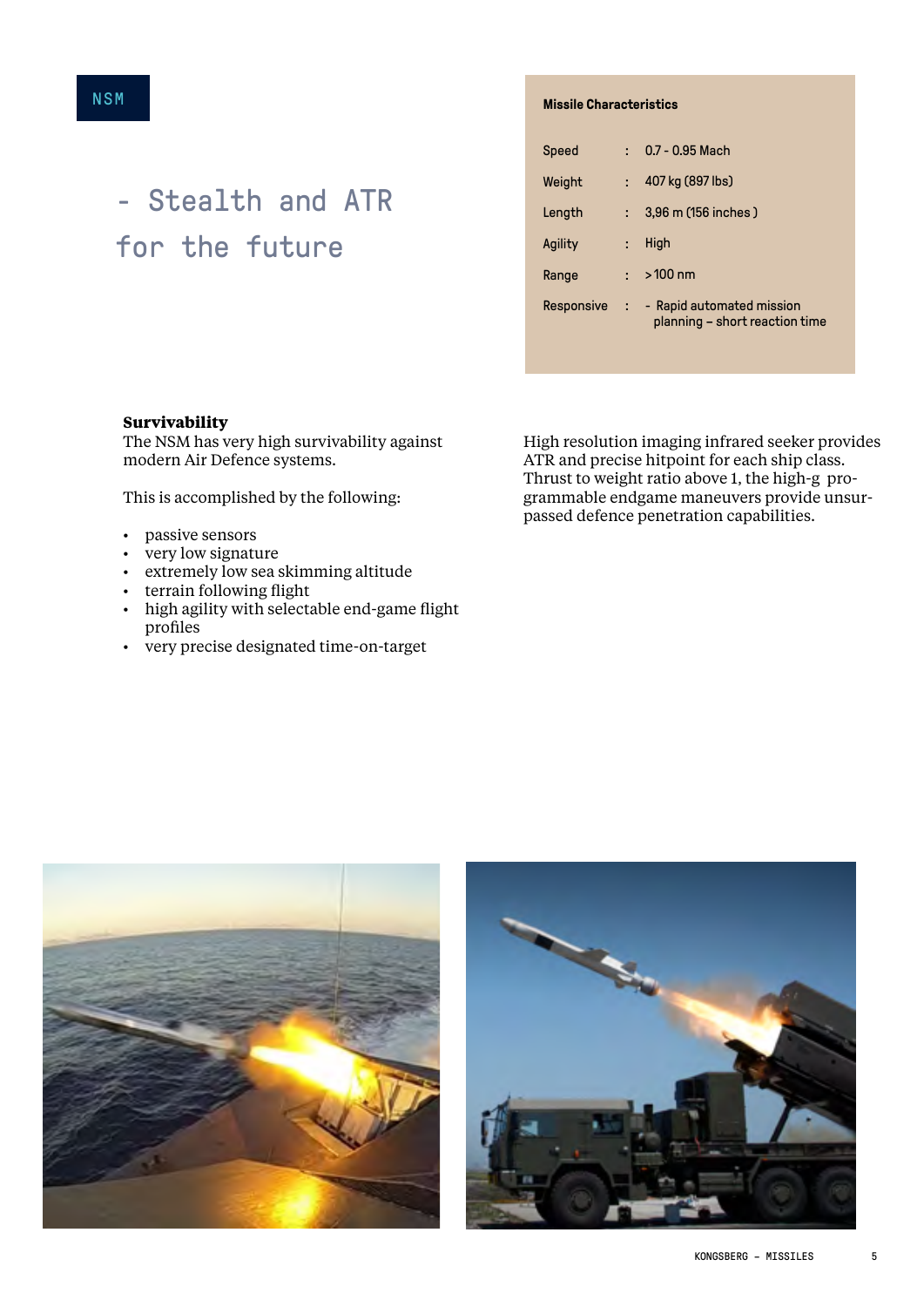# The Concept of NSM and JSM

- Low RCS
- Sea Skim/Super Sea Skim
- High-G End Game Maneuvers
- ATR
- Survivability in a denied environment

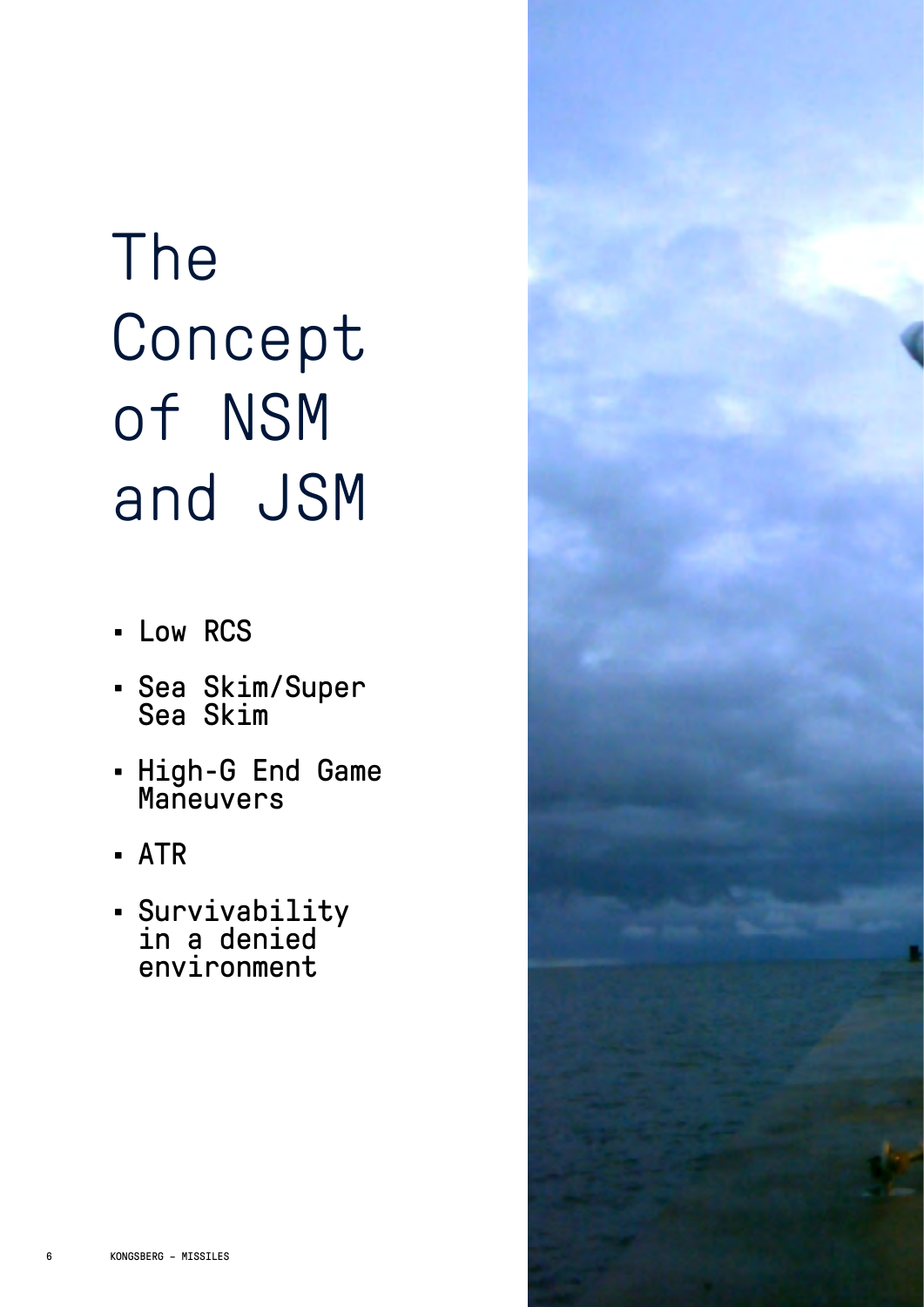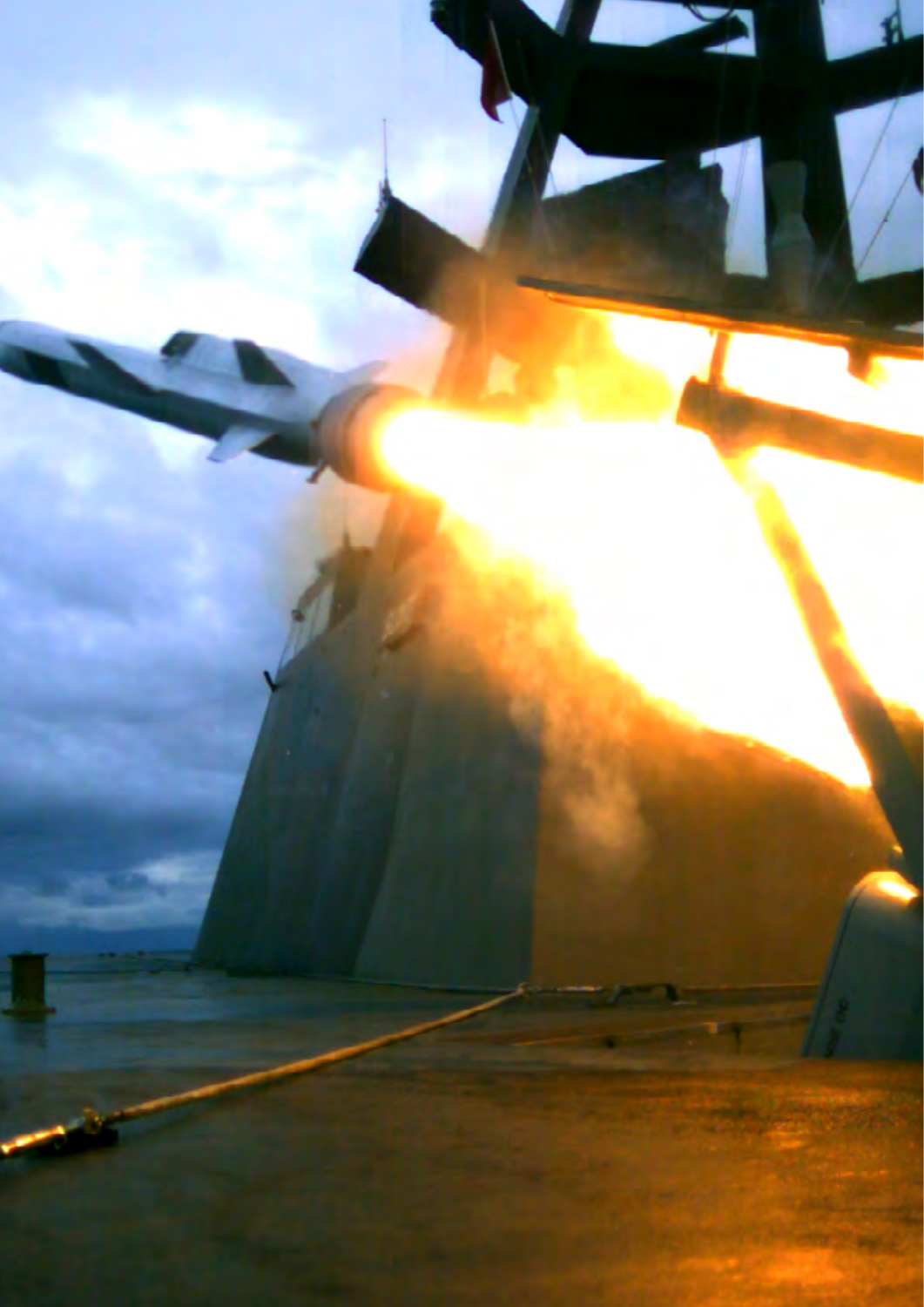# JSM

## - Joint Strike Missile

The JSM is based on the well-proven and modern technology of NSM. The qualification and integration is well underway and funded by the Royal Norwegian Air Force (RNoAF).

The JSM operational analysis and design process has focused on the following key operational capabilities:

## **Survivability**

- passive sensors
- very low signature
- extremely low sea skimming altitude
- terrain following flight
- high agility with selectable end-game flight profiles
- very precise designated time-on-target

#### **Lethality**

- Precise Aimpoint
- Warhead Effect
- Collateral Damage Mitigation

#### **Target Selectivity**

- Target Detection & Identification
- Autonomous Target Recognition (ATR)
- Target Discrimination (in cluttered environment)
- ROE Compatible

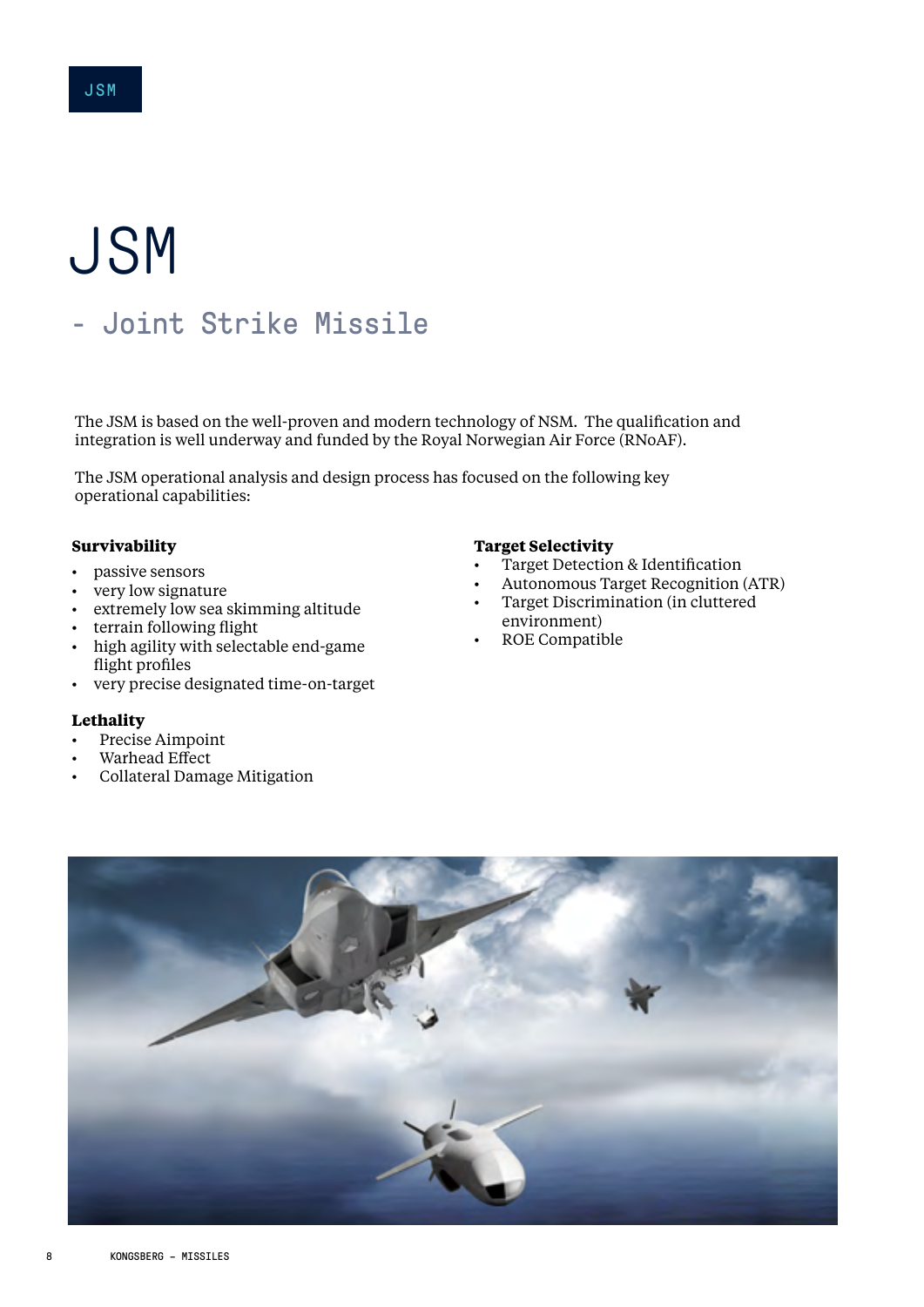# - based on 50 years of missile experience





## **JSM Missile Characteristics**

| Speed   |    | <b>High Subsonic</b>      |
|---------|----|---------------------------|
| Weight  | ÷. | 416 kg (917 lbs)          |
| Length  |    | 4.00 m (157 in)           |
| Height  |    | $0.52$ m $(20.4)$ in      |
| Width   | ÷  | 0.48m (18.9 in ) (Stowed) |
| Agility |    | High                      |
| Range   |    | >100 nm                   |

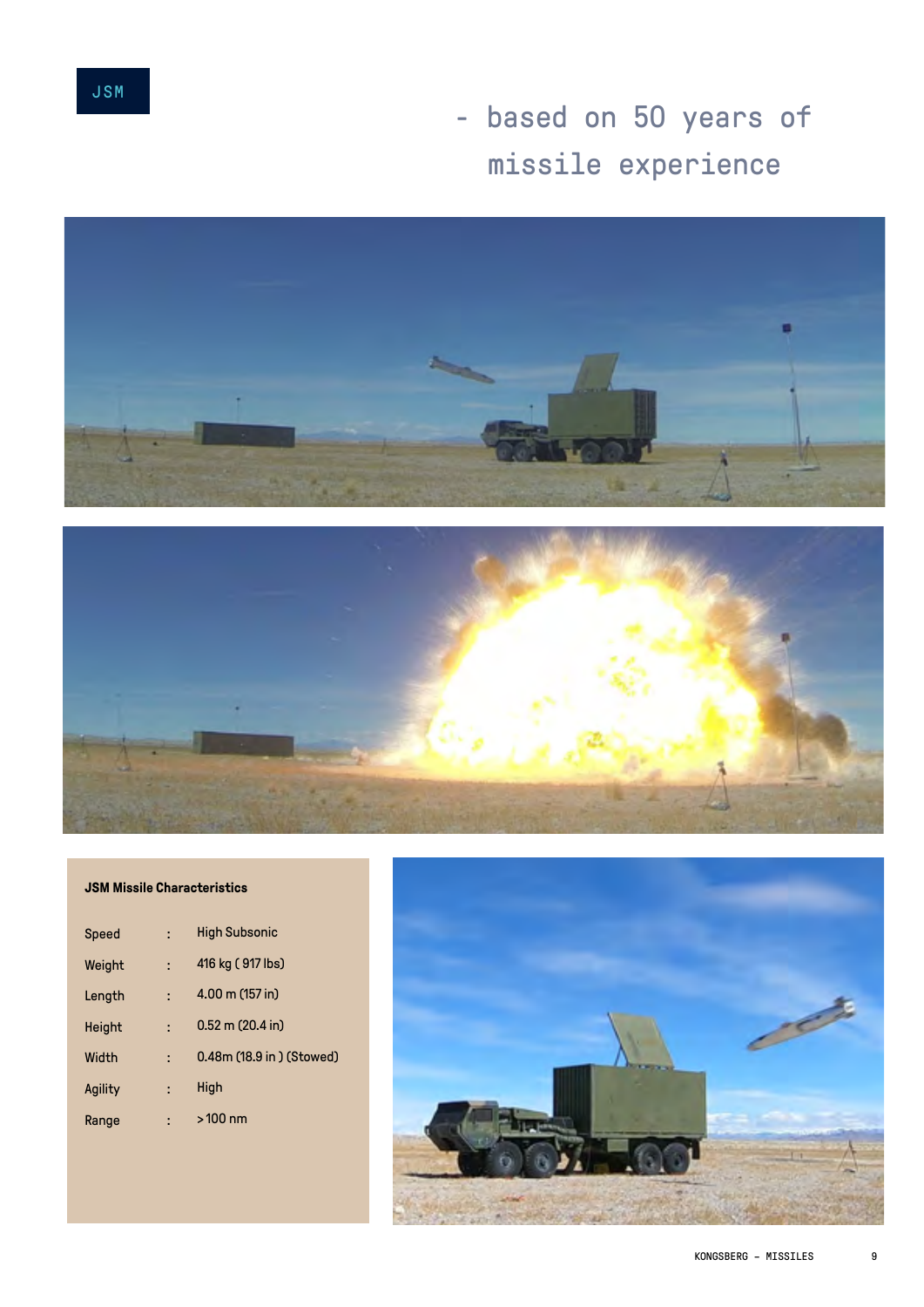SURVIVABLE PRECISION STRIKE BASED ON 50 YEARS OF MISSILE **EXPERIENCE** 

# NS M Naval Strike Missile



**BERTHERN**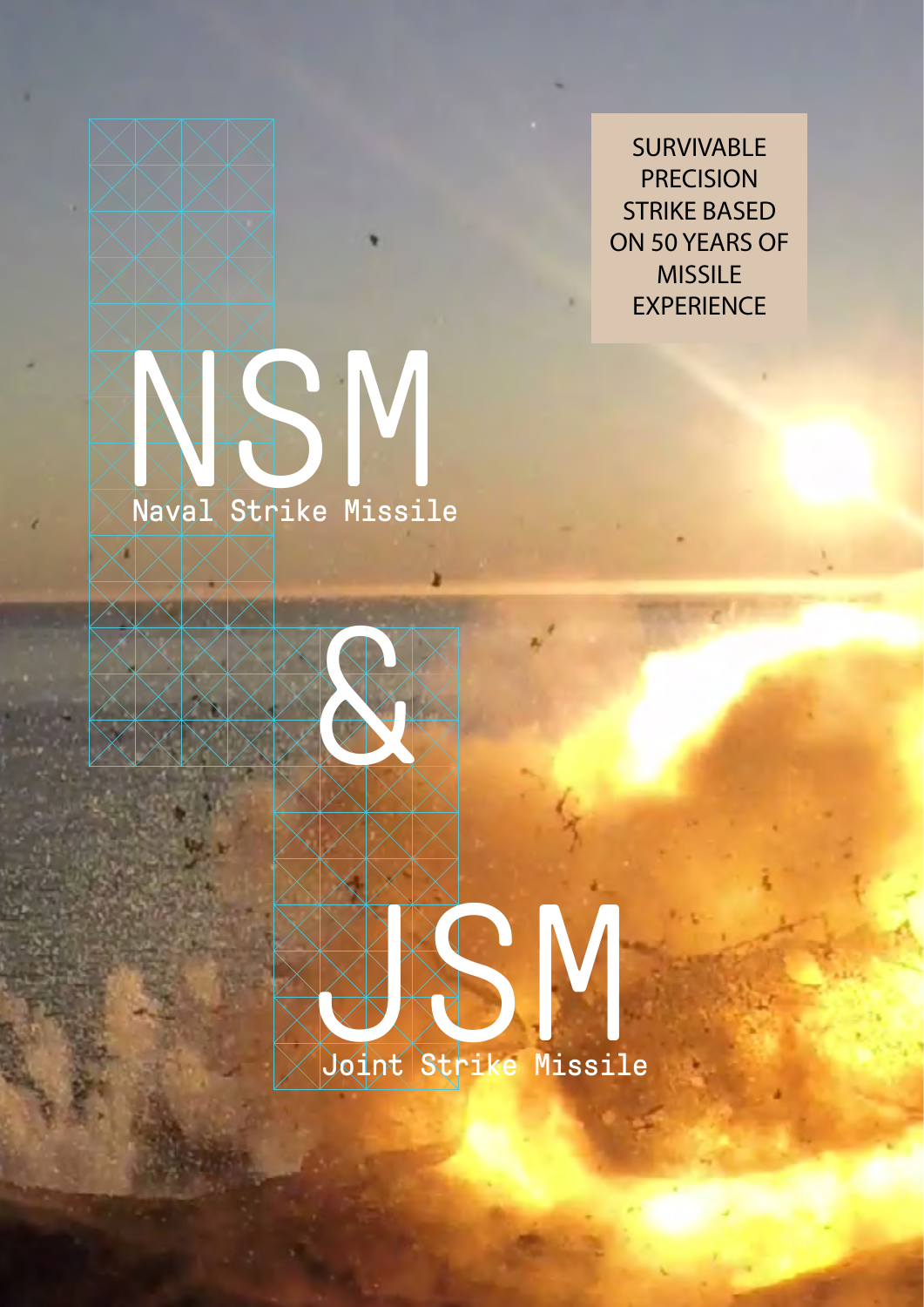# WORLDWIDE OPERATIONS

KONGSBERG is an international corporation with strong Norwegian roots. Collaboration with our customers, partners and suppliers, and a commitment to understand the context where our technology is applied, are important driving forces behind the corporation´s international development and growth.